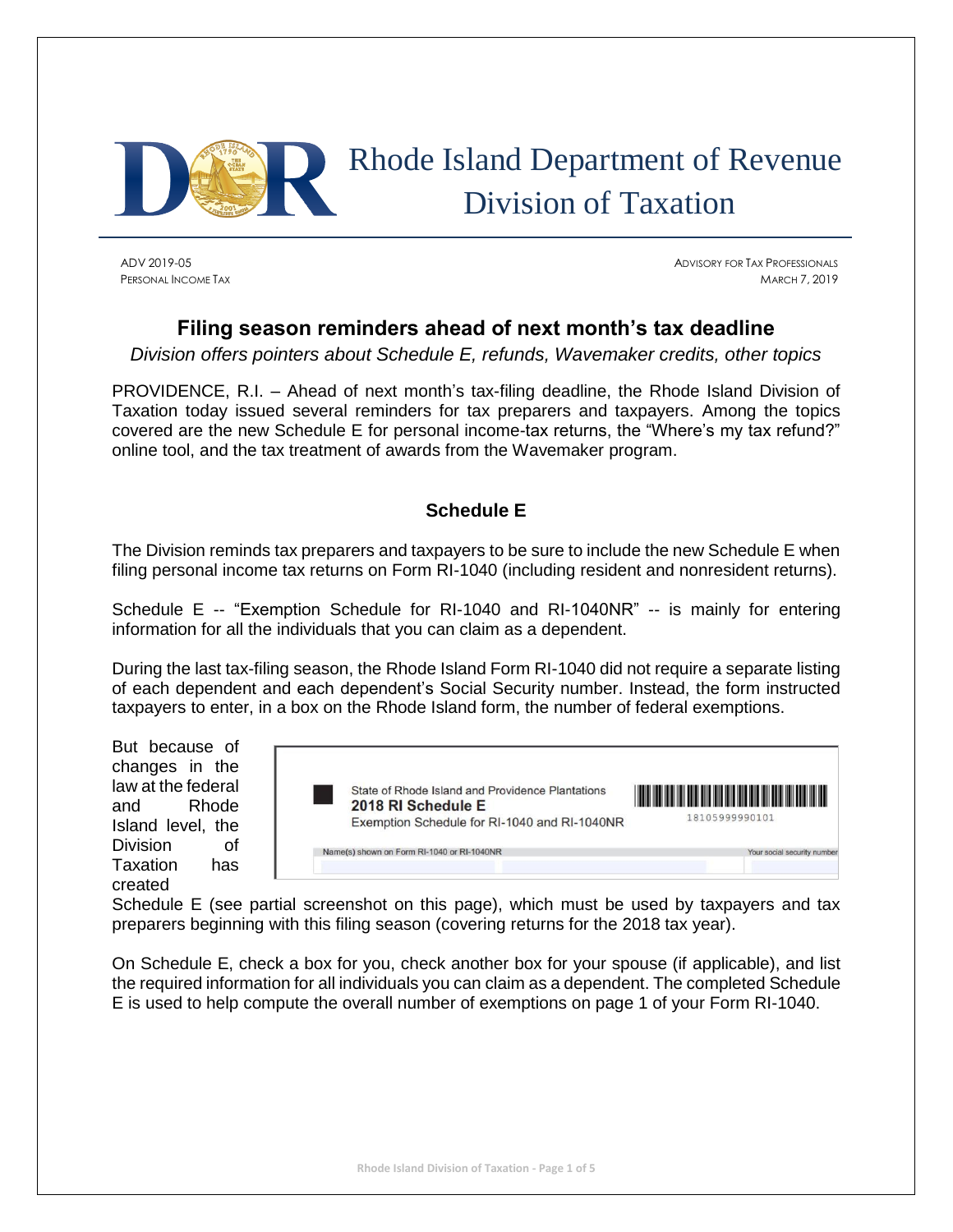#### **'Where's my tax refund?'**

When you file your Rhode Island personal income tax return, you may be due a personal income tax refund. If you are, you can check the status of your refund by using the "Where's my tax refund?" interactive tool on the Rhode Island Division of Taxation's website. Enter the required information as shown on the screen -- including your Social Security number, filing status (whether you file your return as "married" or "single", for example), and the amount of your expected refund.

Assuming that all data has been correctly entered, the tool should offer a prompt response to your query. The Division updates the online tool every business day during filing season, Monday through Friday.

What if your refund is not available? The Division upgraded the online tool two filing seasons ago, making available a number of separate messages to give taxpayers and tax



preparers a better idea of any issue that may be delaying the processing of the return and any associated refund.

That way, fewer taxpayers and tax preparers will need to phone or email the Division of Taxation about the status of a return and any associated refund. The "Where's my tax refund?" tool can be accessed through the home page of the Division of Taxation website, [www.tax.ri.gov,](http://www.tax.ri.gov/) or directly, at: [https://www.ri.gov/taxation/refund/.](https://www.ri.gov/taxation/refund/)

#### **Increase in average refund amount**

The average Rhode Island personal income tax refund has risen by 7.7 percent compared with the same point a year earlier. The average refund is \$605.39, compared with \$562.13 at approximately the same point a year ago. Overall, the Rhode Island Division of Taxation has issued approximately \$112 million in refunds so far this year, up approximately \$7.8 million compared with the year-earlier period.

So far this season, the Division has issued approximately 185,000 refunds (by direct deposit and paper check), essentially the same amount as last year at this time.

| <b>Rhode Island Division of Taxation refunds</b>                                                                                                                                                                                                                                                            |                     |                               |          |  |  |
|-------------------------------------------------------------------------------------------------------------------------------------------------------------------------------------------------------------------------------------------------------------------------------------------------------------|---------------------|-------------------------------|----------|--|--|
|                                                                                                                                                                                                                                                                                                             | LAST FILING SEASON* | <b>CURRENT FILING SEASON*</b> |          |  |  |
| Total refund amount \$                                                                                                                                                                                                                                                                                      | \$104,321,464.18    | \$112,120,686.68              | $+7.5%$  |  |  |
| Number of refunds                                                                                                                                                                                                                                                                                           | 185,584             | 185,205                       | $-0.2\%$ |  |  |
| Average refund amount \$                                                                                                                                                                                                                                                                                    | \$562.13            | \$605.39                      | $+7.7%$  |  |  |
| * Refunds (before interest and offsets) are for current year returns only, so they are refunds for tax year 2017 issued in early 2018, and<br>refunds for tax year 2018 issued in early 2019. Measuring periods are for filing seasons up to March 2, 2018, and March 1, 2019. Some<br>numbers are rounded. |                     |                               |          |  |  |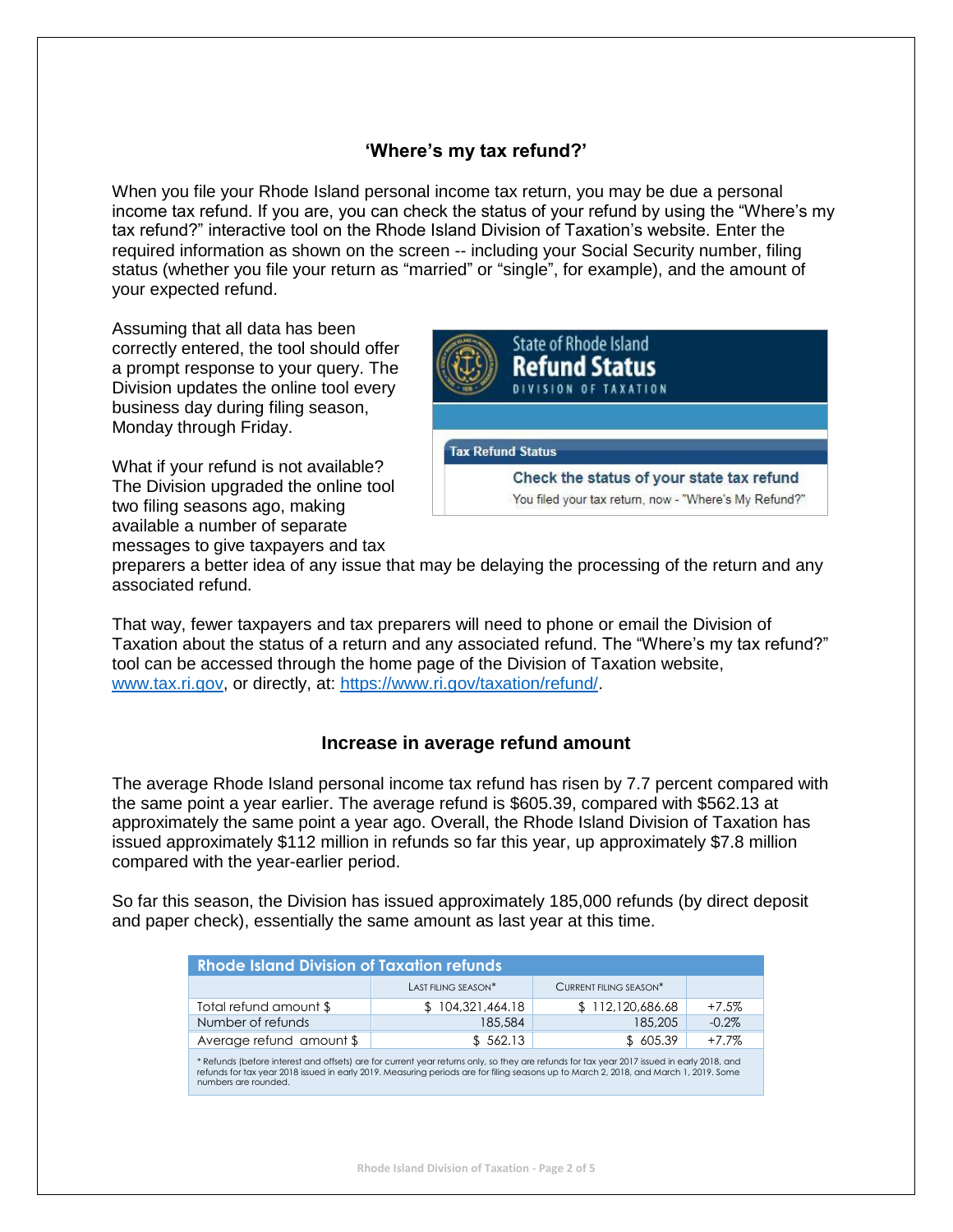#### **Most returns are e-filed**

Approximately 94 percent of the Rhode Island personal income tax returns filed so far this season have been filed electronically.

The Division of Taxation urges all taxpayers and tax preparers to file electronically. E-filing is faster, results in fewer errors, and generates refunds more quickly. Furthermore, e-filing is the only way a taxpayer can receive a Rhode Island personal income tax refund by direct deposit. (Paper filers must receive refunds by check.) Also, for paid preparers of returns, e-filing is mandated by statute and regulation.

Of the 276,996 personal income tax returns (resident and nonresident returns) filed so far this season, about 94 percent were e-filed. Last year at this time, of the 281,750 returns (resident and nonresident) that were filed, 94 percent were e-filed.

| Filing season statistics at a glance                                                                                                                                                                                                                                                       |                     |                        |  |  |  |
|--------------------------------------------------------------------------------------------------------------------------------------------------------------------------------------------------------------------------------------------------------------------------------------------|---------------------|------------------------|--|--|--|
|                                                                                                                                                                                                                                                                                            | LAST FILING SEASON* | CURRENT FILING SEASON* |  |  |  |
| Number of e-filed returns                                                                                                                                                                                                                                                                  | 265,070             | 259,776                |  |  |  |
| Number of paper returns                                                                                                                                                                                                                                                                    | 16,680              | 17,220                 |  |  |  |
| <b>Total returns filed</b>                                                                                                                                                                                                                                                                 | 281,750             | 276,996                |  |  |  |
| * "Current filing season" means Rhode Island personal income tax returns for any tax year filed from January<br>1, 2019, through March 7, 2019. "Last filing season" means Rhode Island personal income tax returns for any<br>tax year filed from January 1, 2018, through March 7, 2018. |                     |                        |  |  |  |

#### **Reminder about tax treatment for Wavemaker awards**

The ["Stay Invested in RI Wavemaker Fellowship"](https://wavemaker.commerceri.com/) program is aimed at graduates working at jobs in science, technology, engineering, mathematics, and certain design fields. Applicants selected as Wavemaker Fellows may receive an annual award to help defray the cost of student loan repayments. The award can reach as high as \$6,000 per year for up to four years, and may be issued as a refund, a tax credit certificate, or a combination of the two.

If you meet all of the program's requirements and receive an award under the Wavemaker program, the Division of Taxation reports the amount of the award as a "taxable grant" in Box 6 of Form 1099-G.



Assuming that the amount of the award you received is included in your federal adjusted gross income (AGI), it will be included in your income as a starting point for computing your Rhode Island personal income tax.

However, if you receive your Wavemaker award in the form of a refund, it is not taxable for Rhode Island purposes. So treat your Wavemaker Fellowship income attributable to your refund as a modification decreasing your federal adjusted gross income for Rhode Island purposes. Do this by entering your Wavemaker Fellowship income on Schedule M of your Form RI-1040, on line 1n, "Tax Credit income reported on Federal return exempt for Rhode Island purposes...."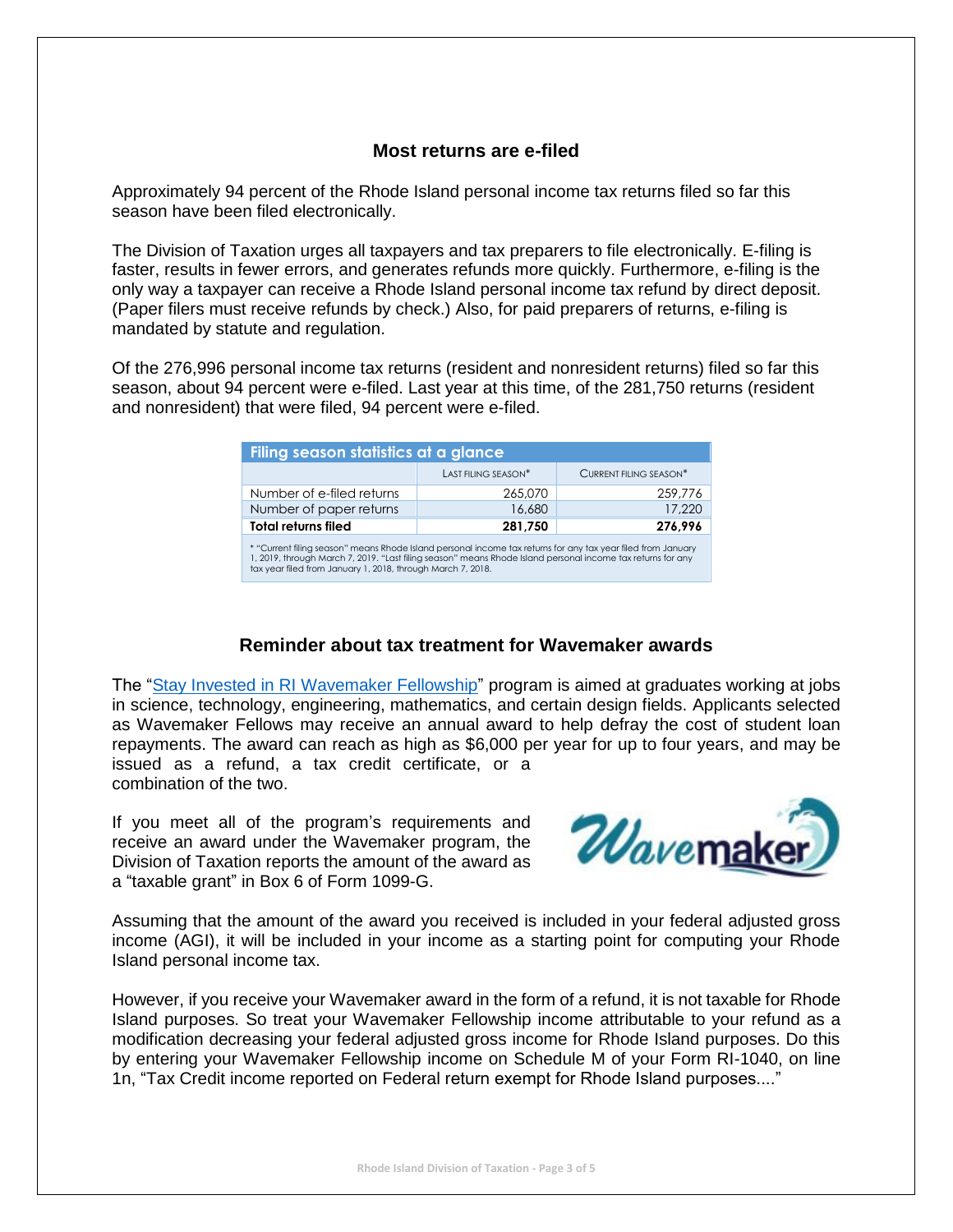#### **Free File reminder**

If you can't afford a paid preparer, one option is to prepare and file your federal and Rhode Island personal income tax returns online at no charge. The free service is made possible from [Free](http://www.tax.ri.gov/misc/efile.php)  [File,](http://www.tax.ri.gov/misc/efile.php) which is a partnership between the Internal Revenue Service, the Rhode Island Division of Taxation, a number of other states, and the Free File Alliance.

The Free File Alliance is a group of industry-leading private-sector tax preparation companies that have agreed to provide free commercial online tax preparation and electronic filing. The Division of Taxation website includes a listing of Free File offerings. To view, click [here.](http://www.tax.ri.gov/misc/efile.php)



The offerings include links to the Free File partners' websites. Please read the information on those web sites carefully before you begin the filing process. (If you do not meet the qualifications for Free File, you may be charged a fee for filing your taxes electronically.)

 $\triangleright$  Don't forget that April 15, 2019, is the deadline for filing Rhode Island personal income tax returns and making personal income tax payments related to the 2018 tax year.

#### **Farmers and Fishermen**

The Internal Revenue Service [recently announced](https://www.irs.gov/newsroom/irs-waives-estimated-tax-penalty-for-farmers-fishermen-who-file-returns-and-pay-tax-by-april-15) that it will waive the tax-related penalty for any qualifying farmer or fisherman who files his or her 2018 federal income tax return and pays any tax due on or before April 15, 2019.

The IRS said it is providing the penalty relief because, due to certain rule changes, many farmers and fishermen may have had difficulty accurately determining their tax liability by the March 1, 2019, deadline that usually applies to them.

 $\triangleright$  For tax year 2018, an individual who received at least two-thirds of his or her total gross income from farming or fishing during either 2017 or 2018 qualifies as a "farmer" or "fisherman" for federal tax purposes. Qualifying farmers and fishermen who did not make the required estimated tax installment payment by January 15, 2019, are not subject to an addition to tax for failing to pay estimated income tax if they filed their returns and paid the full amount of tax reported on the return by March 1, 2019.

If you were unable to file your Rhode Island return and pay the tax due by the usual deadline, but file and pay on or before April 15, 2019, will you be eligible for penalty relief from the Rhode Island Division of Taxation? The Division will make the determination on a case-by-case basis. To request penalty relief in such circumstances, write a letter to:

> Rhode Island Division of Taxation Attn: Farmer/Fisherman Penalty Relief Personal Income Tax One Capitol Hill, 1<sup>st</sup> Floor Providence, R.I. 02908